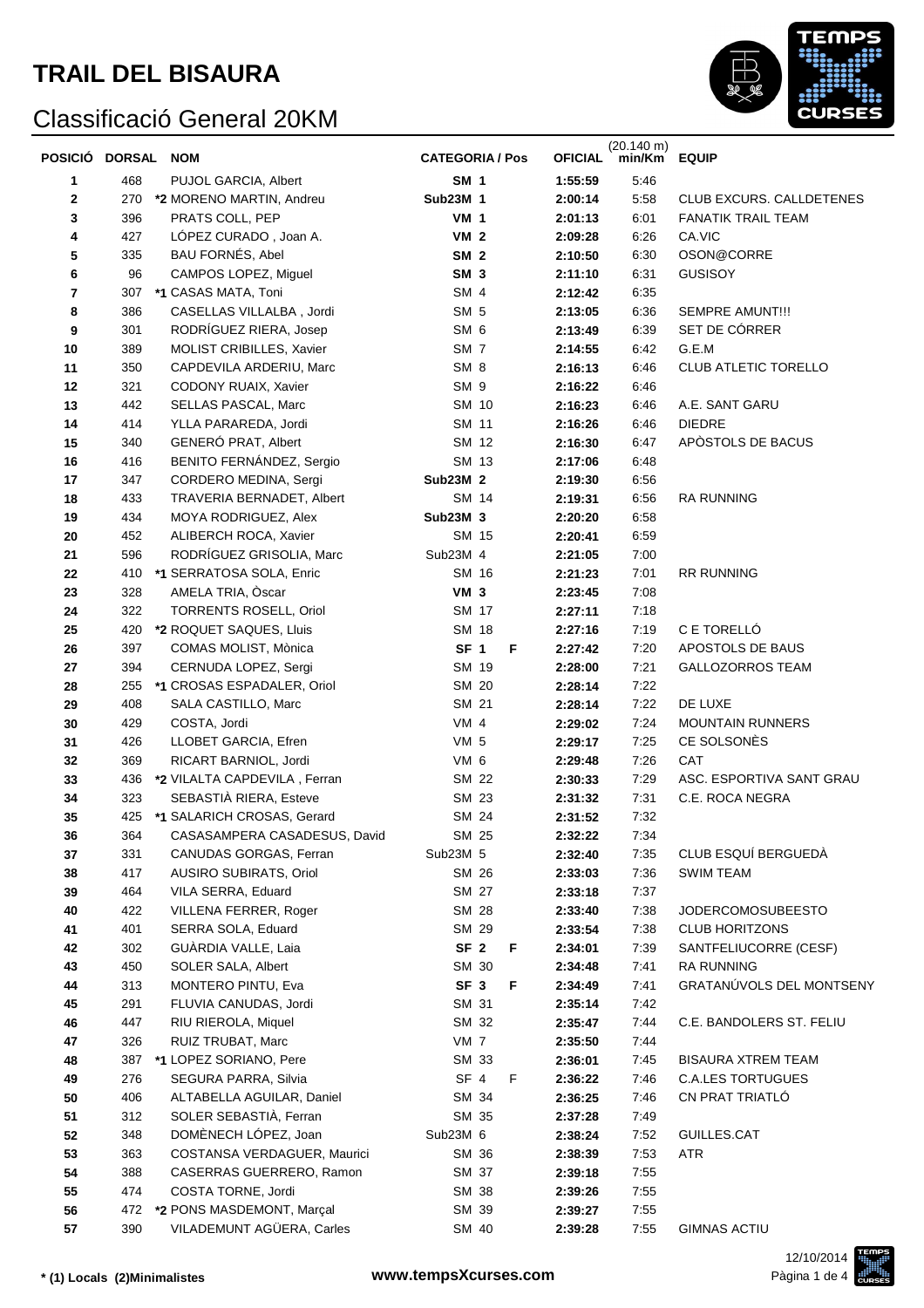

| <b>POSICIÓ</b> | <b>DORSAL</b> | <b>NOM</b>                   | <b>CATEGORIA / Pos</b> | <b>OFICIAL</b> | $(20.140 \text{ m})$<br>min/Km | <b>EQUIP</b>                    |
|----------------|---------------|------------------------------|------------------------|----------------|--------------------------------|---------------------------------|
| 58             | 393           | IBAÑEZ ARBÓS, Maurici        | SM 41                  | 2:39:34        | 7:55                           |                                 |
| 59             | 412           | FERNANDEZ CURRIUS, Marc      | SM 42                  | 2:41:18        | 8:01                           | <b>SWIM TEAM</b>                |
| 60             | 332           | *1 BOSCH BARNILS, Arnau      | Sub23M 7               | 2:41:56        | 8:02                           | <b>BISAURA XTREM TEAM</b>       |
| 61             | 409           | ALDAVERT SORO, Ivan          | SM 43                  | 2:42:09        | 8:03                           | <b>ATR</b>                      |
| 62             | 324           | HERNANDEZ MARTINEZ, Alex     | Sub23M 8               | 2:42:17        | 8:03                           | ASS. ESP. DIEDRE                |
| 63             |               | 330 *1 ALBA PAREJA, Manel    | SM 44                  | 2:42:41        | 8:05                           |                                 |
| 64             | 458           | PROFUMO VENTURA, Joanra      | VM 8                   | 2:44:47        | 8:11                           | TEAM CALELLA TRIATHLON          |
| 65             | 403           | JIMÉNEZ ROSA, Manuel         | SM 45                  | 2:45:03        | 8:12                           |                                 |
| 66             | 415           | PIEDRAFITA FRANCOS, Daniel   | SM 46                  | 2:45:41        | 8:14                           | APÒSTOLS DE BACUS               |
| 67             | 254           | *1 12/10/2014 9:32:21        | SM 47                  | 2:47:27        | 8:19                           | TRIATLÓ FISIORUTPUJOL           |
| 68             | 465           | MORENO CARRERA, Josep        | VM 9                   | 2:48:09        | 8:21                           |                                 |
| 69             | 440           | GONZALEZ BRAVO, Andres       | SM 48                  | 2:48:13        | 8:21                           |                                 |
| 70             | 352           | CORNEJO ORRIOLS, Xavier      | SM 49                  | 2:48:21        | 8:22                           |                                 |
| 71             | 361           | ROJAS POCH, Jordi            | SM 50                  | 2:49:00        | 8:23                           | TEAM CALELLA TRIATHLON          |
| 72             | 384           | TRAVER ESCUIN, Joan          | SM 51                  | 2:50:22        | 8:28                           |                                 |
| 73             | 457           | MUNTADAS ABANCÓ, Albert      | SM 52                  | 2:50:24        | 8:28                           |                                 |
| 74             | 310           | COMELLAS SOLA, Albert        | <b>VM 10</b>           | 2:51:09        | 8:30                           | <b>CENTRE EXCTA TORELLO</b>     |
| 75             | 295           | FEIXAS PUJOL, Albert         | SM 53                  | 2:51:45        | 8:32                           |                                 |
| 76             | 315           | *1 CUTRINA RUBIO, Albert     | SM 54                  | 2:52:43        | 8:35                           |                                 |
| 77             | 314           | *1 MASNOU RUBIO, Marc        | SM 55                  | 2:52:43        | 8:35                           |                                 |
| 78             | 385           | MEDINA GARCÍA, Sergi         | SM 56                  | 2:53:17        | 8:36                           | EQUIP MAFAPÓ                    |
| 79             | 374           | GUERRERO BADENAS, Dani       | SM 57                  | 2:54:46        | 8:41                           | <b>CLUB MUNTANYENC TERRASSA</b> |
| 80             | 418           | ARUMI VILAR, Eric            | Sub23M 9               | 2:56:02        | 8:44                           |                                 |
| 81             | 419           | SANCHEZ LUCIO, Josep Antoni  | <b>VM 11</b>           | 2:56:02        | 8:44                           |                                 |
| 82             | 292           | SELLARÈS VALÈNCIA, Eudald    | SM 58                  | 2:56:02        | 8:44                           |                                 |
| 83             |               | 316 *1 CORDOBA DACHS, Jordi  | <b>VM 12</b>           | 2:56:46        | 8:47                           | <b>BISAURA XTREM TEAM</b>       |
| 84             | 260           | RODRÍGUEZ MAS, Taia          | SF <sub>5</sub><br>F   | 2:56:46        | 8:47                           |                                 |
| 85             | 398           | SALVANS MUNS, Gil            | SM 59                  | 2:56:47        | 8:47                           | <b>CE VIA FORA</b>              |
| 86             | 602           | HERRERIAS I COMELLAS, Oriol  | SM 60                  | 2:58:18        | 8:51                           | <b>CET</b>                      |
| 87             | 391           | VIVAS GOMEZ, Jessica         | SF <sub>6</sub><br>F   | 2:58:43        | 8:52                           | <b>RIOS RUNNING</b>             |
| 88             | 392           | SCHÖNENBERGER, Remo          | SM 61                  | 2:58:43        | 8:52                           | RIOS RUNNING                    |
| 89             | 428           | *1 CAMPS BAGET, Miquel       | SM 62                  | 2:59:40        | 8:55                           |                                 |
| 90             | 445           | *1 PLANAS FONTDEVILA, Josep  | SM 63                  | 2:59:47        | 8:56                           | <b>GRILLATS DE VIDRÀ</b>        |
| 91             | 459           | FUENTES PALOMAR, Jordi       | SM 64                  | 2:59:48        | 8:56                           | OLÍMPIC MANLLEU                 |
| 92             | 430           | SANCHEZ TUBAU, Marc          | SM 65                  | 2:59:57        | 8:56                           |                                 |
| 93             | 453           | SANCHEZ, Elena               | SF 7<br>F              | 3:00:48        | 8:59                           | CAGA                            |
| 94             | 446           | MUÑOZ MUÑOZ, Albert          | <b>VM 13</b>           | 3:00:51        | 8:59                           | SOMESPORT                       |
| 95             | 402           | SOLA SURIS, Alex             | SM 66                  | 3:01:46        | 9:02                           |                                 |
| 96             | 454           | SANS HERNANDEZ, Lluis        | <b>VM 14</b>           | 3:01:47        | 9:02                           | <b>CLUB NATACIO BARCELONA</b>   |
| 97             | 400           | CANELA SERRANO, Alfons       | SM 67                  | 3:02:06        | 9:03                           |                                 |
| 98             | 470           | MARGINET CARBONES, Jordi     | VM 15                  | 3:03:12        | 9:06                           |                                 |
| 99             | 444           | ALBAJAR, Ferran              | VM 16                  | 3:03:48        | 9:08                           |                                 |
| 100            | 413           | *1 MUÑOZ MARTIN, Octavi      | <b>VM 17</b>           | 3:04:04        | 9:08                           | <b>BISAURA XTREM TEAM</b>       |
| 101            | 456           | RUIZ LÓPEZ, Xevi             | SM 68                  | 3:04:28        | 9:10                           | CLUB OLÍMPIC MANLLEU            |
| 102            | 376           | CREHUET HORTELANO, Jordi     | SM 69                  | 3:04:57        | 9:11                           |                                 |
| 103            | 282           | MARESMA NUALART, Joan        | SM 70                  | 3:05:16        | 9:12                           |                                 |
| 104            | 345           | CRUZ BIOSCA, Miquel          | SM 71                  | 3:05:49        | 9:14                           |                                 |
| 105            | 435           | PRAT VILA, Mireia            | SF <sub>8</sub><br>F   | 3:06:54        | 9:17                           | LLIURE                          |
| 106            | 334           | MORENO DURÀ, Joaquín         | <b>VM 18</b>           | 3:06:54        | 9:17                           |                                 |
| 107            | 346           | GRACIANO RUÍZ, Mónica        | <b>VF 1</b><br>F       | 3:07:23        | 9:18                           |                                 |
| 108            | 431           | *1 MARTÍ FABRÉ, Marc         | VM 19                  | 3:09:09        | 9:24                           |                                 |
| 109            | 259           | NIETO LAZARO, Juan Carlos    | SM 72                  | 3:09:17        | 9:24                           |                                 |
| 110            | 300           | *1 MARTINEZ RUIZ, Joan Ramon | SM 73                  | 3:09:18        | 9:24                           |                                 |
| 111            | 443           | VINADÉ I SAIS, Jordi         | <b>VM 20</b>           | 3:10:04        | 9:26                           | <b>COS COOPERATIVA</b>          |
| 112            | 366           | ERRA ARXÉ, Laura             | SF 9<br>F              | 3:10:11        | 9:27                           |                                 |
| 113            | 305           | LORENZO SOTELO, Roberto      | VM 21                  | 3:10:30        | 9:28                           |                                 |
| 114            | 333           | LARROSA CARBONELL, Oscar     | <b>VM 22</b>           |                | 9:30                           | CET DISTANCE                    |
|                |               |                              |                        | 3:11:16        |                                |                                 |

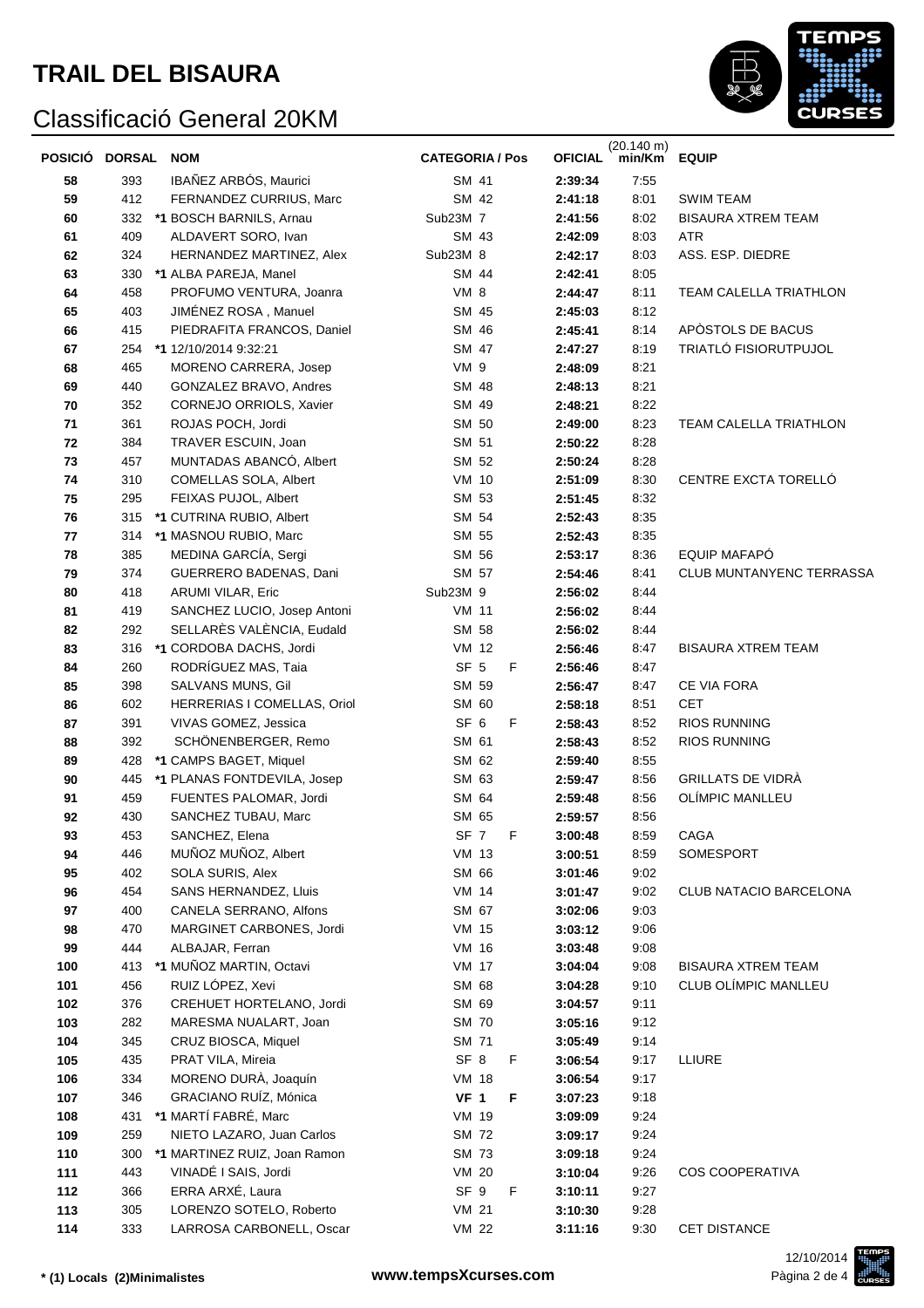# **TRAIL DEL BISAURA**



|     | POSICIÓ DORSAL | <b>NOM</b>                           | <b>CATEGORIA / Pos</b> | <b>OFICIAL</b> | (20.140 m)<br>min/Km EQUIP |                           |
|-----|----------------|--------------------------------------|------------------------|----------------|----------------------------|---------------------------|
| 115 | 441            | ROVIRA VIDAL, Eduard                 | SM 74                  | 3:11:35        | 9:31                       |                           |
| 116 | 371            | RECALDE, Martina                     | <b>Sub23F 1</b><br>F   | 3:11:36        | 9:31                       |                           |
| 117 | 407            | VILARDEBO LABORDA, Ricard            | <b>VM 23</b>           | 3:11:51        | 9:32                       | <b>RUNBCN</b>             |
| 118 | 268            | PÉREZ CALLE, David                   | SM 75                  | 3:11:53        | 9:32                       |                           |
| 119 | 325            | <b>GORCHS FONT, Màrius</b>           | VM 24                  | 3:12:29        | 9:33                       | <b>UE PRATS</b>           |
| 120 | 296            | <b>GAROFANO MONTORO, Francesc</b>    | VM 25                  | 3:12:30        | 9:33                       | TEAM CALELLA TRIATHLON    |
| 121 | 279            | PALMADA FARRENY, Gerard              | VM 26                  | 3:12:31        | 9:34                       | TEAM CALELLA TRIATLO      |
| 122 | 285            | DE GEA PÉREZ, Juan Antonio           | <b>VM 27</b>           | 3:12:31        | 9:34                       | <b>TEAM CALELLA</b>       |
| 123 | 380            | <b>GARCIA BELLVEHI, Marc</b>         | SM 76                  | 3:12:57        | 9:35                       |                           |
| 124 | 306            | <b>ESCANILLA PRAT, Toni</b>          | <b>SM 77</b>           | 3:13:01        | 9:35                       |                           |
| 125 | 512            | YÁÑEZ SUCH, Alfred                   | <b>VM 28</b>           | 3:14:34        | 9:40                       |                           |
| 126 | 358            | VERDAGUER VILARRASA, Ramon           | VM 29                  | 3:15:01        | 9:41                       |                           |
| 127 | 271            | PERAIRE POTRONY, David               | SM 78                  | 3:15:15        | 9:42                       |                           |
| 128 | 460            | CAPDEVILA I CODINA, Jordi            | SM 79                  | 3:16:31        | 9:45                       | <b>ELS CAGA</b>           |
| 129 | 303            | PLANS GIL, Alex                      | SM 80                  | 3:16:32        | 9:46                       | C.E. TORELLO              |
| 130 | 362            | COSTA SORIANO, Jordi                 | SM 81                  | 3:18:13        | 9:51                       | MOUNTAIN RUNNERS BERGUEDÀ |
| 131 | 283            | RUANO BOZAL, Borja                   | SM 82                  | 3:18:16        | 9:51                       | <b>MADTEAM</b>            |
| 132 | 432            | MACIÀ CASANOVAS, Guillem             | SM 83                  | 3:18:30        | 9:51                       |                           |
| 133 | 373            | ARTERO ALBACETE, Pep                 | <b>VM 30</b>           | 3:18:31        | 9:51                       | C. EX. TORELLÓ            |
| 134 | 263            | HORCAS REPISO, Xavi                  | SM 84                  | 3:18:43        | 9:52                       | <b>JODERCOMOSUBEESTO</b>  |
| 135 | 399            | HUGAS CANELA, Jaume                  | VM 31                  | 3:18:55        | 9:53                       |                           |
| 136 | 462            | <b>BOFILL FERRER, Jaume</b>          | SM 85                  | 3:19:31        | 9:54                       |                           |
| 137 | 375            | ADMETLLA SALVATELLA, Carles          | VM 32                  | 3:20:06        | 9:56                       |                           |
| 138 | 461            | PLANS SALAS, Estefania               | Sub23F 2<br>F          | 3:21:19        | 10:00                      |                           |
| 139 | 320            | CAPDEVILA ALVAREZ, Pep               | VM 33                  | 3:21:37        | 10:01                      |                           |
| 140 | 356            | JAÉN BORDAS, Guiu                    | SM 86                  | 3:22:43        | 10:04                      |                           |
| 141 | 341            | PONT RIERA, Judith                   | SF 10<br>F             | 3:23:18        | 10:06                      | REST. CA L, ELISA         |
| 142 | 304            | FLORES PEDREGOSA, Jose María         | VM 34                  | 3:23:33        | 10:06                      | <b>FLORES BROTHERS</b>    |
| 143 | 591            | LAO LÓPEZ, Cristina                  | VF <sub>2</sub><br>F   | 3:23:53        | 10:07                      |                           |
| 144 | 264            | DE MOYA RIBERA, Salvador             | VM 35                  | 3:23:58        | 10:08                      |                           |
| 145 | 274            | MONTERO MENDEZ, Jordi                | SM 87                  | 3:23:58        | 10:08                      |                           |
| 146 | 267            | ROL BRAVO, Jose Manuel               | VM 36                  | 3:23:59        | 10:08                      |                           |
| 147 | 317            | LOZANO BAILÉN, Lourdes               | VF <sub>3</sub><br>F   | 3:24:02        | 10:08                      |                           |
| 148 | 552            | TORRENTELLE SOLER, Eva               | VF 4<br>F              | 3:24:03        | 10:08                      |                           |
| 149 | 551            | MARTINEZ JULIA, Joan Carles          | VM 37                  | 3:24:03        | 10:08                      |                           |
| 150 | 423            | *1 MARTÍNEZ CAPABLO, Francesc Xavier | SM 88                  | 3:25:38        | 10:13                      |                           |
| 151 | 370            | MAITRE, Béatrice                     | VF <sub>5</sub><br>F   | 3:29:48        | 10:25                      | RUN2LIVE BCN              |
| 152 | 451            | BOVER COROMINAS, Marçal              | SM 89                  | 3:29:57        | 10:25                      |                           |
| 153 | 367            | TRILLA CLOT, Marià                   | SM 90                  | 3:29:59        | 10:26                      |                           |
| 154 | 424            | FERRER PANICOT, Gerard               | SM 91                  | 3:30:06        | 10:26                      |                           |
| 155 | 299            | VICENS FOLGUEIRA, Xavier             | VM 38                  | 3:30:10        | 10:26                      | SANTFELIU CORRE           |
| 156 | 338            | FONT COMPAÑO, Carles                 | SM 92                  | 3:31:37        | 10:30                      | <b>INDEPENDENT</b>        |
| 157 | 344            | MERCADER LLOBERA, Helena             | Sub23F 3<br>F          | 3:32:28        | 10:33                      |                           |
| 158 | 269            | FORNS, Ricard                        | VM 39                  | 3:32:31        | 10:33                      |                           |
| 159 | 277            | BESALU, Jordi                        | VM 40                  | 3:33:14        | 10:35                      |                           |
| 160 | 438            | MUNILL, Marc                         | VM 41                  | 3:34:08        | 10:38                      |                           |
| 161 | 327            | MASSA SALA, Anna                     | SF 11<br>F             | 3:36:27        | 10:45                      |                           |
| 162 | 349            | <b>BRACHS SOLER, Lluis</b>           | SM 93                  | 3:36:52        | 10:46                      |                           |
| 163 | 351            | VILAR RODRIGUEZ, David               | SM 94                  | 3:36:53        | 10:46                      |                           |
| 164 | 469            | CASTELLS PARARELL, Oscar             | Sub23M 10              | 3:37:59        | 10:49                      |                           |
| 165 | 308            | FUSTAGUERAS FARRÉ, Irene             | VF 6<br>F              | 3:38:01        | 10:50                      | CORREMONTS-SPORT HG       |
| 166 | 411            | TREMPS, Claudia                      | Sub23F 4<br>F          | 3:38:13        | 10:50                      |                           |
| 167 | 284            | <b>BLANCO, Txus</b>                  | VM 42                  | 3:38:56        | 10:52                      |                           |
| 168 | 266            | MAS COMERMA, Gil                     | SM 95                  | 3:40:56        | 10:58                      | <b>CEVA</b>               |
| 169 | 439            | MACIA CASANOVAS, Laura               | SF 12<br>F             | 3:40:57        | 10:58                      |                           |
| 170 | 473            | COTS ESTANY, Cristina                | SF 13<br>F             | 3:42:09        | 11:02                      |                           |
| 171 | 342            | PUIG PUIG, Xavier                    | SM 96                  | 3:42:12        | 11:02                      | REST. CA L, ELISA         |